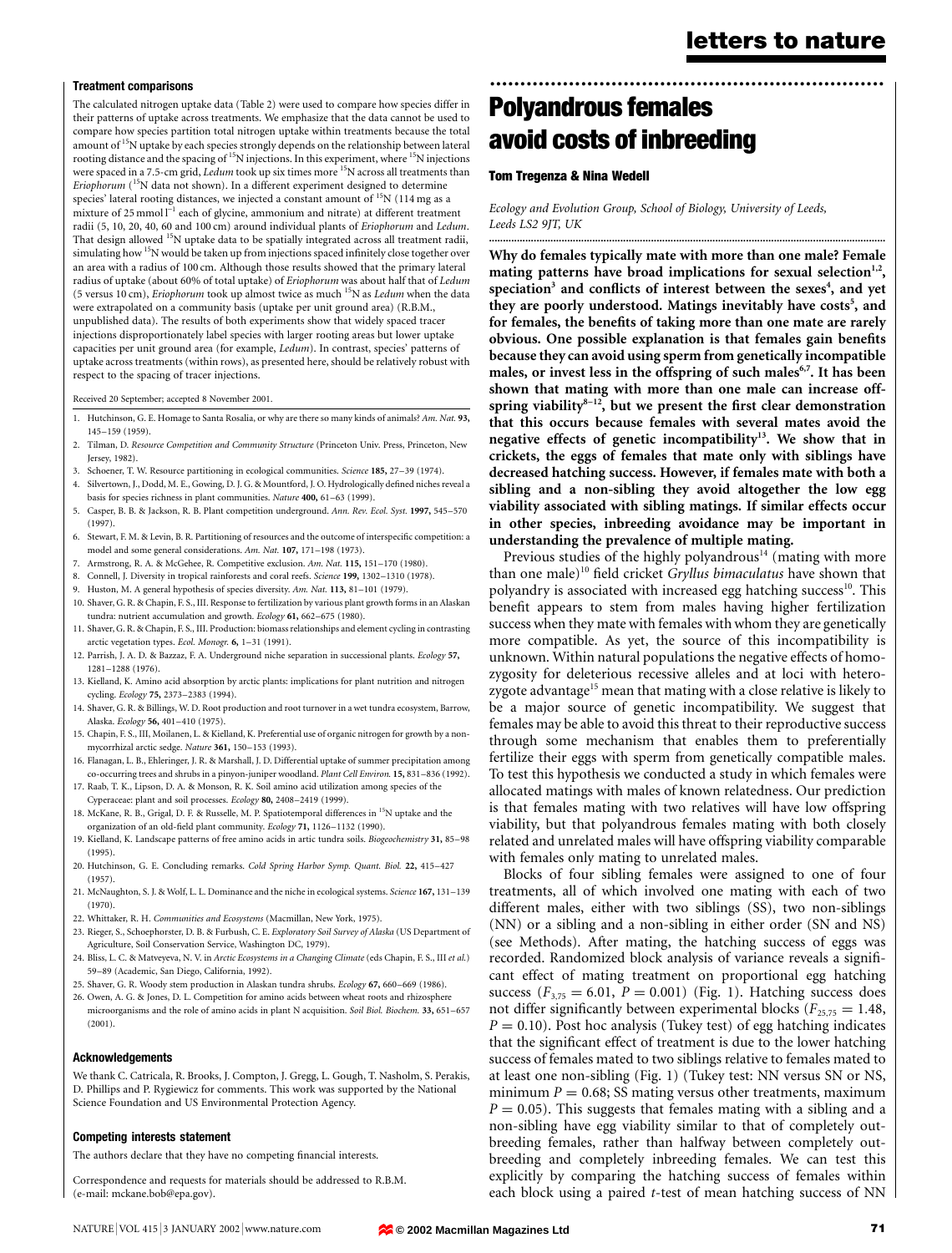# letters to nature

and SS females versus SN and NS females. This shows there is indeed a significant improvement in egg viability in polyandrous females mating to both related and unrelated males, relative to that which would be expected if sperm from both males were used equally  $(t = 2.53,$  degrees of freedom, d.f. = 25,  $P = 0.018$ ).

There is no significant difference in hatching success according to the order in which females mated to a sibling and a non-sibling (NS versus SN, Tukey test  $P = 0.68$ ), which confirms the lack of any effect of mating order on sperm precedence<sup>16</sup>. The overall mean hatching success across females was 48% (standard error of the mean, s.e.m.  $= 2.2\%$ ). This is similar to the 46% hatching success observed in females from wild populations which were caught as adults (presumably having already mated), and allowed to mate repeatedly with a single male<sup>17</sup>. It is also similar to the 47% hatching success we observed in females mating twice to each of two males in a previous study $10$ .

There is no effect of mating treatment on the number of eggs laid in the three days following mating (randomized block analysis of variance with female body size as a covariate,  $F_{3,74} = 1.25$ ,  $P = 0.30$ ). There is a difference between blocks ( $F_{25,74} = 2.58$ ,  $P = 0.001$ ) which may be due to variation between families in their egg-laying rate (because each family was used in only one or two blocks) although any such differences cannot be separated from possible differences arising from the fact that blocks were carried out at different times. The lack of effect of mating treatment indicates that females do not refrain from oviposition when mated to siblings, a behaviour observed in two species of Drosophila<sup>18,19</sup>.

The finding that females mated to a brother and a non-sibling have higher egg viability than would be expected if related and unrelated males had equal fertilization success provides the first direct evidence, to our knowledge, that polyandrous females increase offspring fitness through avoidance of the negative effects of genetic incompatibility. The only plausible way this effect could arise is if there is differential fertilization success of sperm<sup>2</sup> in favour of the ejaculate of unrelated males. The alternative explanation that females mated to an unrelated male increase egg viability by allocating more resources to eggs (increasing their viability), is unconvincing. There is limited scope for differential allocation in this species since the eggs laid in the period we observed are typically already chorionated in four-day-old females and cannot be further provisioned<sup>20</sup>. Additionally, if there are other costs of inbreeding that mean females should avoid investing in eggs fertilized by siblings it would be very much more efficient for them simply to oviposit less when mated to incompatible males. Females of this



Figure 1 Relative hatching success. Eggs were from female field crickets mated either to two siblings, two non-siblings, a sibling followed by a non-sibling or a non-sibling followed by a sibling (means and standard errors).

species have been shown to increase oviposition when given the opportunity to choose a mate rather than having one allocated to them<sup>21</sup>, so they are clearly capable of such behaviour.

The mechanism by which differential fertilization occurs is unknown. One possibility is that males choose to inseminate less sperm into related females. However, this is unlikely because males in our experiment had produced a spermatophore before contact with the female and hence could not manipulate the size of their ejaculate, suggesting that differential male-fertilization success is a female effect. Females from laboratory populations are able to recognize kin using olfaction<sup>22</sup>, and have been found to be less willing to mate with full siblings<sup>23</sup>. No precopulatory differences in female behaviour in relation to male relatedness were observed in our study, but females may exercise choice by accepting less sperm from closely related males, or through post-copulatory mechanisms that reduce the fertilization success of sperm from related males. Higher sperm competition success of unrelated males has been described in another species of cricket<sup>24</sup>, although the effect was not statistically significant. Analogous differences in postcopulatory fertilization success are known in matings between species or geographic races<sup>25</sup>, where sperm from more genetically distant males is frequently less successful. This is clearly a different process to that observed in this study, where more genetically similar individuals are less successful, but the existence of conspecific sperm precedence illustrates the potential for female sperm choice.

Previous studies have found evidence that mating with more than one male is associated with higher egg or offspring viability $26$ . Field studies of adders<sup>8</sup> and sand lizards<sup>9</sup> have shown correlations between female promiscuity and offspring viability. Experiments using pseudoscorpions<sup>11</sup>, field crickets<sup>10,27</sup> and cuis<sup>12</sup>, controlling number of matings and allocating pairings at random to rule out precopulatory choice, have also found viability benefits of polyandry. Because these studies fail to find any evidence for 'viability genes' they provide indirect support for benefits of polyandry due to avoidance of genetic incompatibility. However, none of them attempted to manipulate genetic compatibility and therefore direct evidence for the hypothesis is lacking. The best existing evidence that within-population polyandry may allow females to avoid genetic incompatibility comes from the sand lizard<sup>28</sup>, in which there is a negative correlation between male relatedness and success in sperm competition. Although no direct link between differential success in sperm competition and increased offspring fitness has been demonstrated in sand lizards, the existence of inbreeding depression<sup>29</sup> suggests it may occur.

A previous study of the cricket Teleogryllus oceanicus<sup>27</sup> attempted to test the genetic incompatibility hypothesis through the prediction of a positive association between hatching success and paternity skew. No such relationship was found in 16 females, each mated to 2 males. However, the prediction that females biasing offspring paternity to a greater extent will have higher offspring viability is much more difficult to test if there is variation in the relative compatibility of mates. If some females are mated to two compatible males they will have high hatching success even if they do not bias paternity, whereas a female mated to two incompatible males could bias paternity completely in favour of the slightly more compatible of the two but still have low hatching success. Male compatibility was not manipulated in this previous study<sup>27</sup>, so it is difficult to exclude genetic incompatibility as an explanation for the observed viability benefits of polyandry.

It is not known how common matings between full siblings are in natural populations of crickets, although the large numbers of eggs produced by a single female certainly create the potential for sibling matings. The substantial fitness benefits of polyandry in females exposed to brothers and unrelated males suggests that selection could favour polyandry even if sibling matings are rare, or if polyandrous females can avoid the lesser, but still appreciable costs of inbreeding with more distantly related males. If the ability

**© 2002 Macmillan Magazines Ltd**